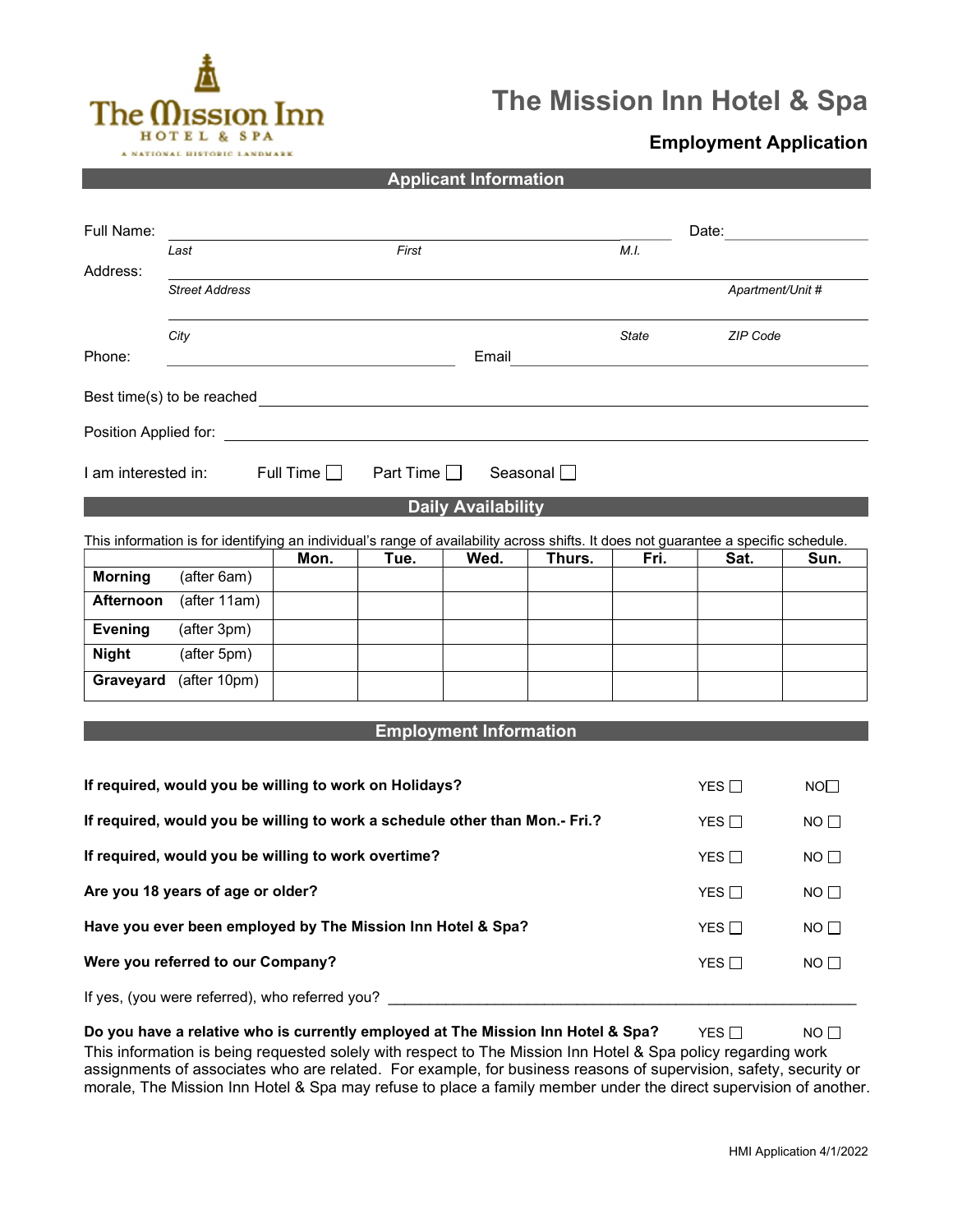| <b>Previous Employment</b> |
|----------------------------|
|                            |

| MOST RECENT OR CURRENT EMPLOYMENT:                                                                                                        |                                    |                                                                                                                        |                                                                                                                  |                  |  |  |
|-------------------------------------------------------------------------------------------------------------------------------------------|------------------------------------|------------------------------------------------------------------------------------------------------------------------|------------------------------------------------------------------------------------------------------------------|------------------|--|--|
| Company:<br><u> 1989 - Johann Stoff, deutscher Stoffen und der Stoffen und der Stoffen und der Stoffen und der Stoffen und der</u>        |                                    |                                                                                                                        | Phone: ________________________                                                                                  |                  |  |  |
| Address:                                                                                                                                  | Supervisor: ______________________ |                                                                                                                        |                                                                                                                  |                  |  |  |
| Job Title:<br><u> 1989 - Johann Barn, mars eta bainar eta idazlea (</u>                                                                   |                                    | Position Type: Full Time □ Part Time □ Seasonal □                                                                      |                                                                                                                  |                  |  |  |
|                                                                                                                                           |                                    |                                                                                                                        |                                                                                                                  |                  |  |  |
|                                                                                                                                           |                                    |                                                                                                                        |                                                                                                                  |                  |  |  |
| From:                                                                                                                                     |                                    | Reason for Leaving: <u>contained a series of the series of the series of the series of the series of the series of</u> |                                                                                                                  |                  |  |  |
| May we contact your previous supervisor for a reference?                                                                                  | YES $\Box$                         | NO <sub>1</sub>                                                                                                        |                                                                                                                  |                  |  |  |
| 2 <sup>nd</sup> MOST RECENT EMPLOYMENT:                                                                                                   |                                    |                                                                                                                        |                                                                                                                  |                  |  |  |
| Company:<br><u> Alexandria de la contrada de la contrada de la contrada de la contrada de la contrada de la contrada de la c</u>          |                                    |                                                                                                                        | Phone: _______________________                                                                                   |                  |  |  |
| Address:<br><u> 1989 - Johann Stoff, deutscher Stoffen und der Stoffen und der Stoffen und der Stoffen und der Stoffen und de</u>         |                                    |                                                                                                                        | Supervisor: Victor Control of Control Control Control Control Control Control Control Control Control Control Co |                  |  |  |
| Job Title:                                                                                                                                |                                    | Position Type: Full Time □ Part Time □ Seasonal □                                                                      |                                                                                                                  |                  |  |  |
|                                                                                                                                           |                                    |                                                                                                                        |                                                                                                                  |                  |  |  |
|                                                                                                                                           |                                    |                                                                                                                        |                                                                                                                  |                  |  |  |
| <b>To:______________________</b> ____<br>From:                                                                                            |                                    |                                                                                                                        |                                                                                                                  |                  |  |  |
| May we contact your previous supervisor for a reference? $YES \Box$                                                                       |                                    | $NO$ $\Box$                                                                                                            |                                                                                                                  |                  |  |  |
|                                                                                                                                           | <b>Education</b>                   |                                                                                                                        |                                                                                                                  |                  |  |  |
|                                                                                                                                           |                                    | City/State: City/State:                                                                                                |                                                                                                                  |                  |  |  |
| Did you graduate? YES □<br>$NO$ $\Box$                                                                                                    |                                    |                                                                                                                        |                                                                                                                  |                  |  |  |
|                                                                                                                                           |                                    |                                                                                                                        |                                                                                                                  |                  |  |  |
| College/Other:                                                                                                                            | City/State:                        |                                                                                                                        |                                                                                                                  |                  |  |  |
| Completed? YES $\Box$<br>$NO$ $\Box$                                                                                                      |                                    |                                                                                                                        |                                                                                                                  |                  |  |  |
|                                                                                                                                           |                                    |                                                                                                                        |                                                                                                                  |                  |  |  |
|                                                                                                                                           |                                    |                                                                                                                        |                                                                                                                  |                  |  |  |
| Completed? YES $\Box$<br>$NO$ $\Box$                                                                                                      |                                    |                                                                                                                        |                                                                                                                  |                  |  |  |
|                                                                                                                                           |                                    |                                                                                                                        |                                                                                                                  |                  |  |  |
| Are you bi-lingual or multi-lingual?<br>If yes, list the languages you speak. Identify if you read, write, or are fluent in the language: |                                    |                                                                                                                        | YES $\Box$                                                                                                       | $NO \Box$        |  |  |
|                                                                                                                                           |                                    | Read $\square$                                                                                                         | Write $\square$                                                                                                  | Fluent $\square$ |  |  |
|                                                                                                                                           |                                    | Read $\Box$                                                                                                            | Write $\square$                                                                                                  | Fluent $\square$ |  |  |
|                                                                                                                                           |                                    | Read $\square$                                                                                                         | Write $\square$                                                                                                  | Fluent $\square$ |  |  |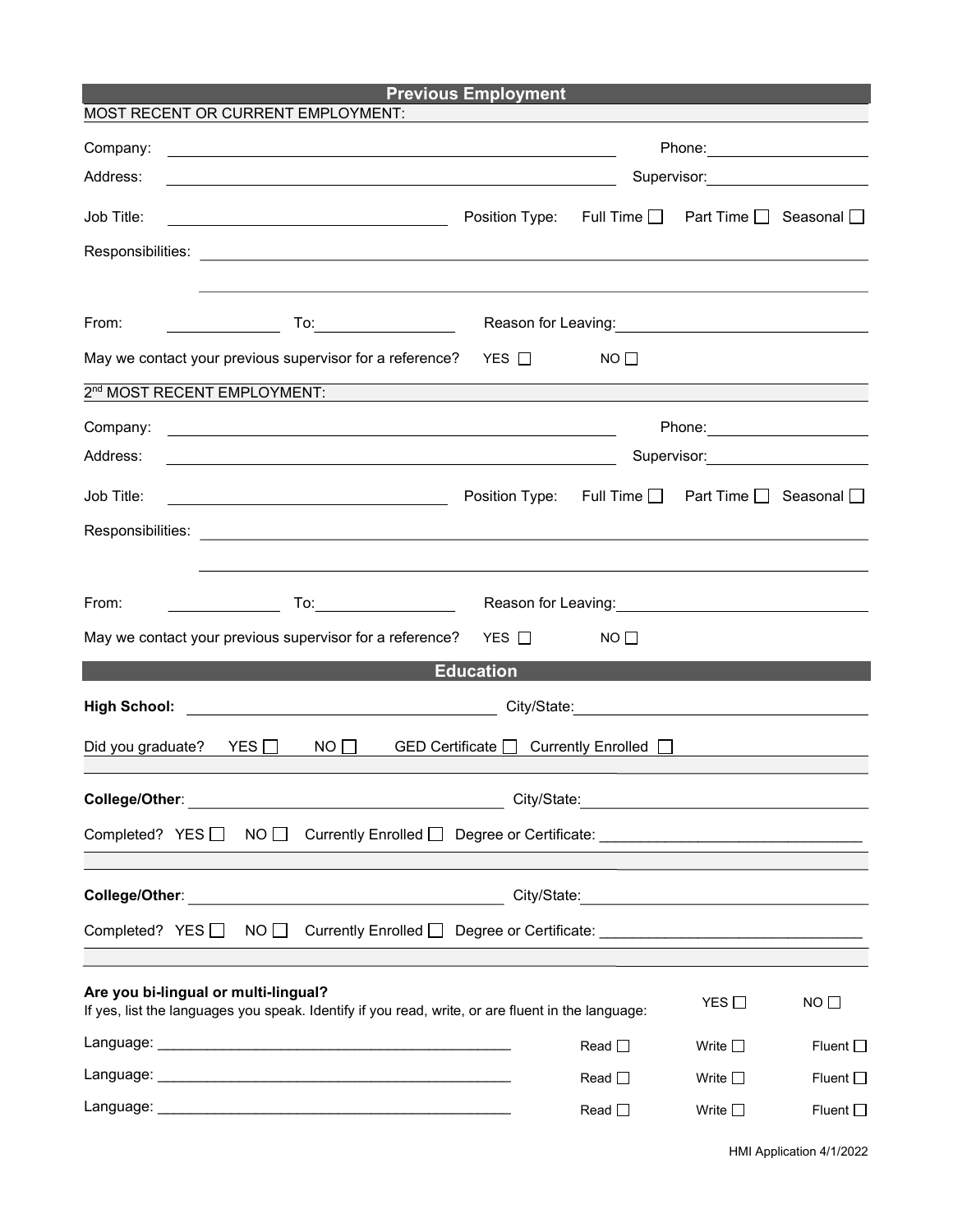#### Professional References

Please list three professional references.

| Full Name:<br>Company:<br>City/State:<br><u> 1980 - Andrea Andrew Stadt, fransk kongresu i starte og det for de stadt som for de stadt som for de stadt s</u> | Relationship:__________<br>Phone: |
|---------------------------------------------------------------------------------------------------------------------------------------------------------------|-----------------------------------|
| Full Name:<br>Company:<br>City/State:                                                                                                                         | Relationship:<br>Phone:           |
| Full Name:<br>Company:<br>City/State:                                                                                                                         | Relationship: _________<br>Phone: |

#### Voluntary Self-Identification

Race/Ethnicity: Please check one of the descriptions below corresponding to the ethnic group with which you identify. These categories are established by the Federal Government. The information is utilized in required reporting and is not a factor in employment decisions.

|        | Hispanic or Latino: A person of Cuban, Mexican, Puerto Rican, South or Central American, or other Spanish culture or<br>origin regardless of race.                                                                                                                                         |  |  |  |  |  |
|--------|--------------------------------------------------------------------------------------------------------------------------------------------------------------------------------------------------------------------------------------------------------------------------------------------|--|--|--|--|--|
|        | White (Not Hispanic or Latino): A person having origins in any of the original peoples of Europe, the Middle East, or<br>North Africa.                                                                                                                                                     |  |  |  |  |  |
|        | Black or African American (Not Hispanic or Latino): A person having origins in any of the black racial groups of Africa.                                                                                                                                                                   |  |  |  |  |  |
|        | Native Hawaiian or Pacific Islander (Not Hispanic or Latino): A person having origins in any of the peoples of Hawaii,<br>Guam, Samoa, or other Pacific Islands.                                                                                                                           |  |  |  |  |  |
|        | Asian (Not Hispanic or Latino): A person having origins in any of the original peoples of the Far East, Southeast Asia,<br>or the Indian Subcontinent, including, for example, Cambodia, China, India, Japan, Korea, Malaysia, Pakistan, the<br>Philippine Islands, Thailand, and Vietnam. |  |  |  |  |  |
|        | Native American or Alaska Native (Not Hispanic or Latino): A person having origins in any of the original peoples of<br>North and South America (including Central America) and who maintains tribal affiliation or community attachment.                                                  |  |  |  |  |  |
|        | Two or more races (Not Hispanic or Latino): All persons who identify with more than one of the above five races.                                                                                                                                                                           |  |  |  |  |  |
|        | I do not wish to disclose.                                                                                                                                                                                                                                                                 |  |  |  |  |  |
| Gender | I choose not to self-identify at this time<br>Female<br>Male                                                                                                                                                                                                                               |  |  |  |  |  |
|        | <b>Veteran Status</b><br>$\Box$ I identify as one or more of the classifications of protected veterans<br>I am not a protected veteran<br>Decline<br>$\mathbf{I}$                                                                                                                          |  |  |  |  |  |
|        | <b>Disability Status</b><br>No, I do not have a disability<br>I do not wish to answer<br>$\Box$ Yes, I have a disability                                                                                                                                                                   |  |  |  |  |  |
|        | Have you reviewed the essential functions of the job(s) for which you are applying?<br>YES $\Box$<br>$NO$ $\Box$                                                                                                                                                                           |  |  |  |  |  |

This information is available upon request or may be found on job descriptions. If you believe you will need an accommodation to perform the job to which you are applying, please discuss that at the time of your interview. We will consider requests for reasonable accommodation that may be necessary for eligible applicants/employees to perform the essential functions of their jobs.